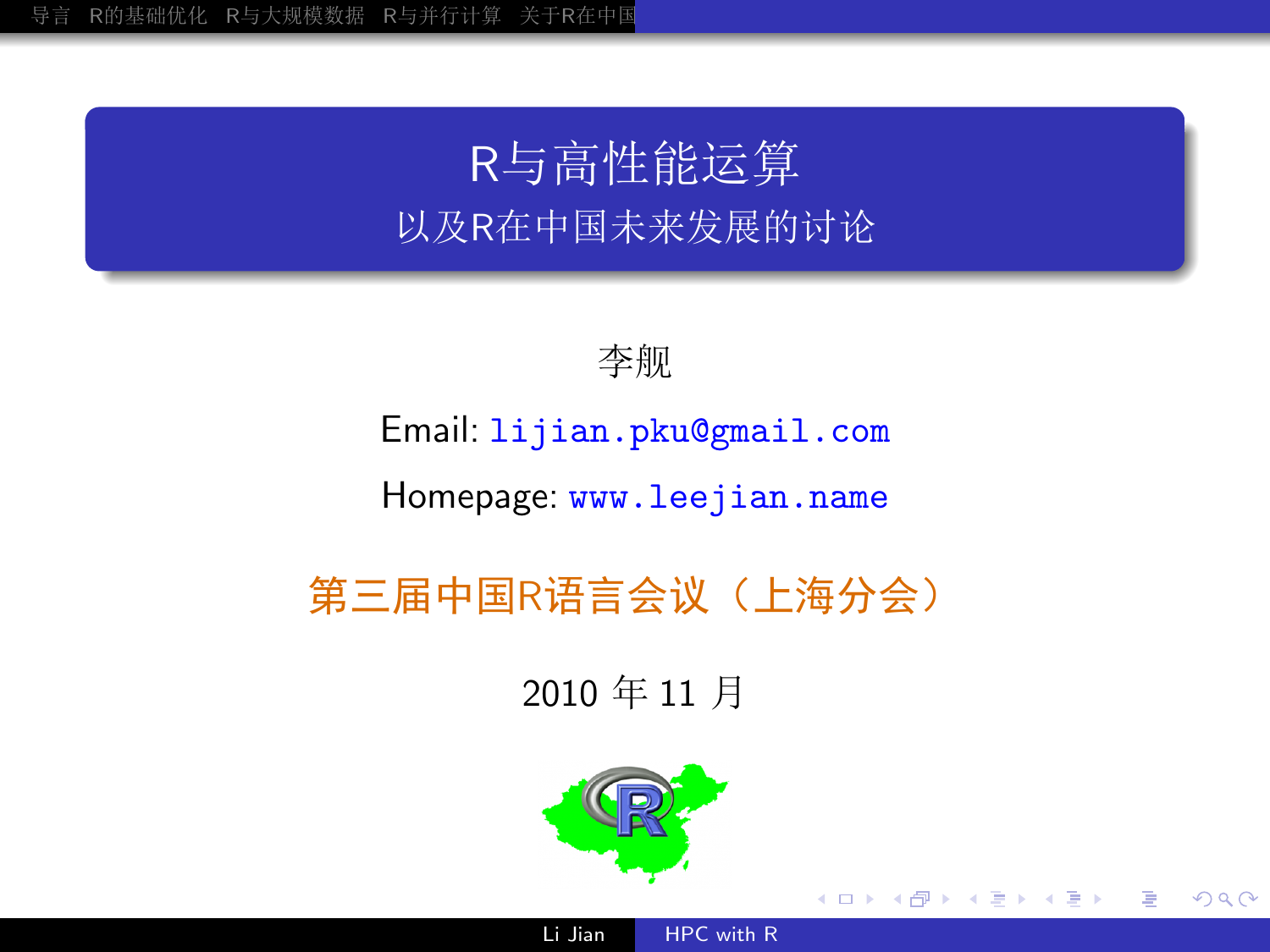





メロメメ 御 メメ きょく きょう

活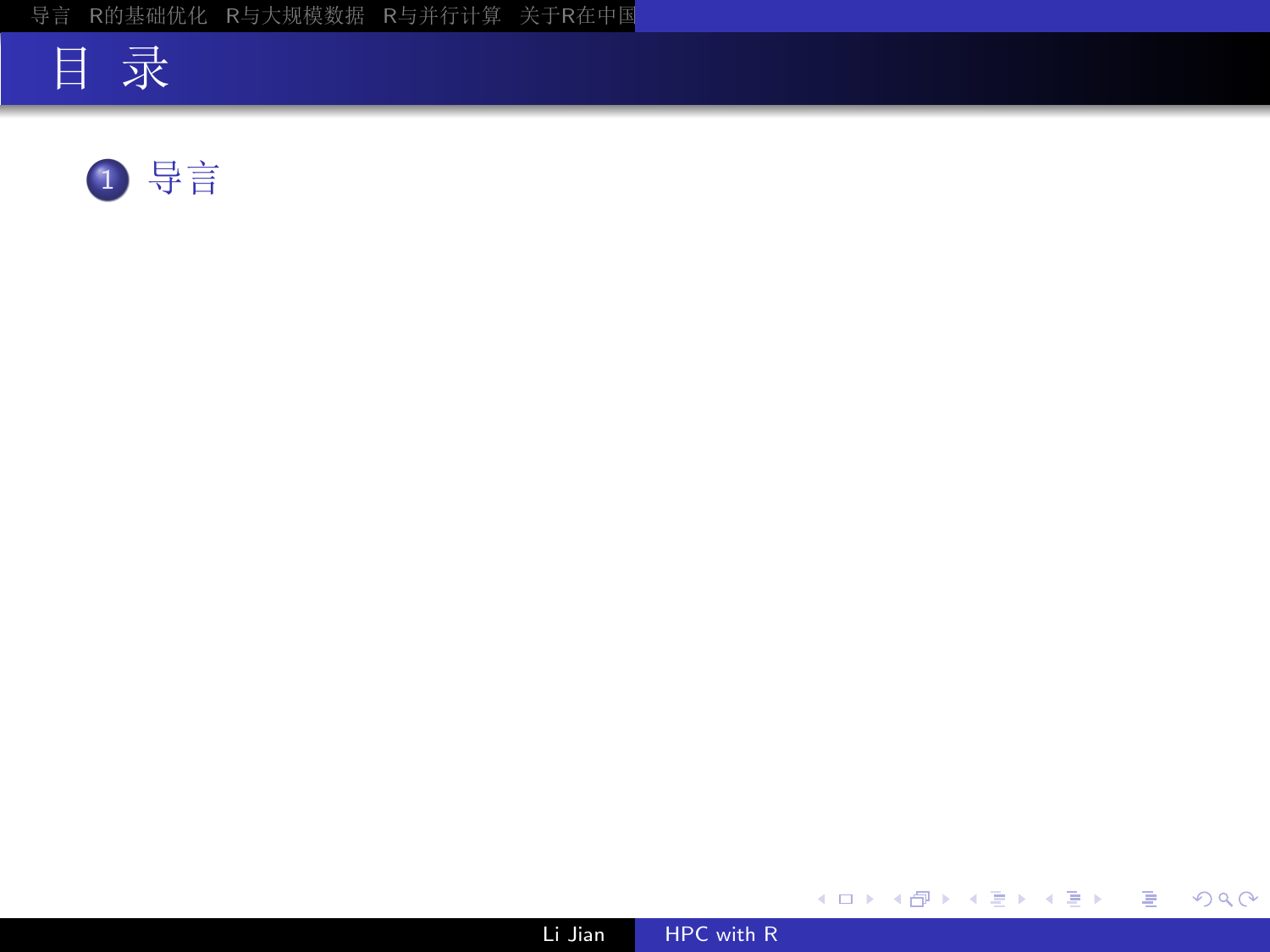



- 2 R的基础优化
	- · R的内存管理
	- · R的代数运算



目

メロト メ団 トメ 君 トメ 君 ト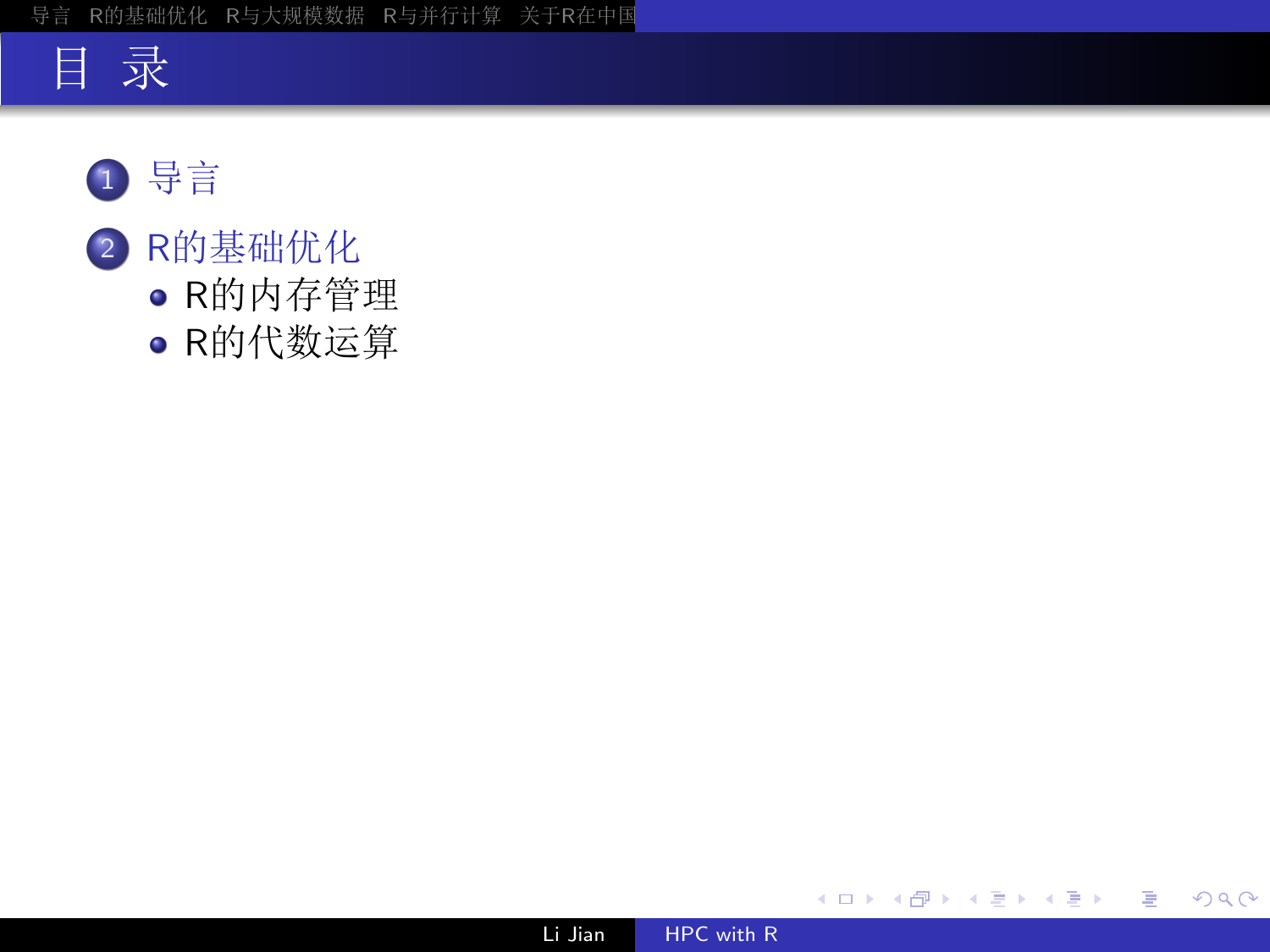## 目录

- 1 导言
- 2 R的基础优化
	- R的内存管理
	- R的代数运算
- 3 R与大规模数据
	- bigmemory家族
	- MapReduce
	- · R与数据库

つくへ

≣

Þ

-b 3 年 Þ. 目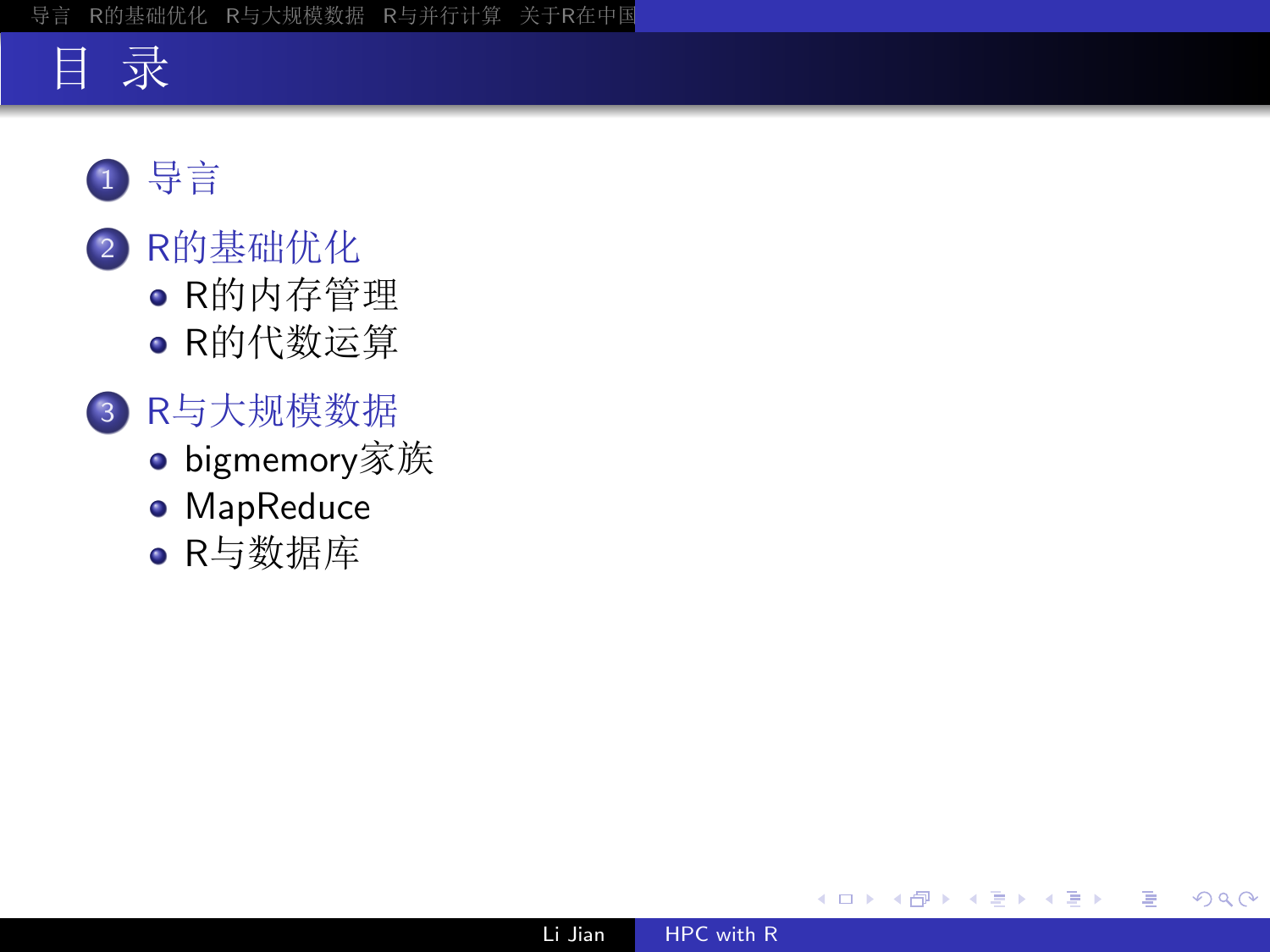## 目录

- 1 导言
- 2 R的基础优化
	- R的内存管理
	- R的代数运算
- 3 R与大规模数据
	- bigmemory家族
	- · MapReduce
	- · R与数据库

### 4 R与并行计算

- 基础知识
- 显式并行
- 隐式并行

目

-b

- 4 E

目

 $\Omega$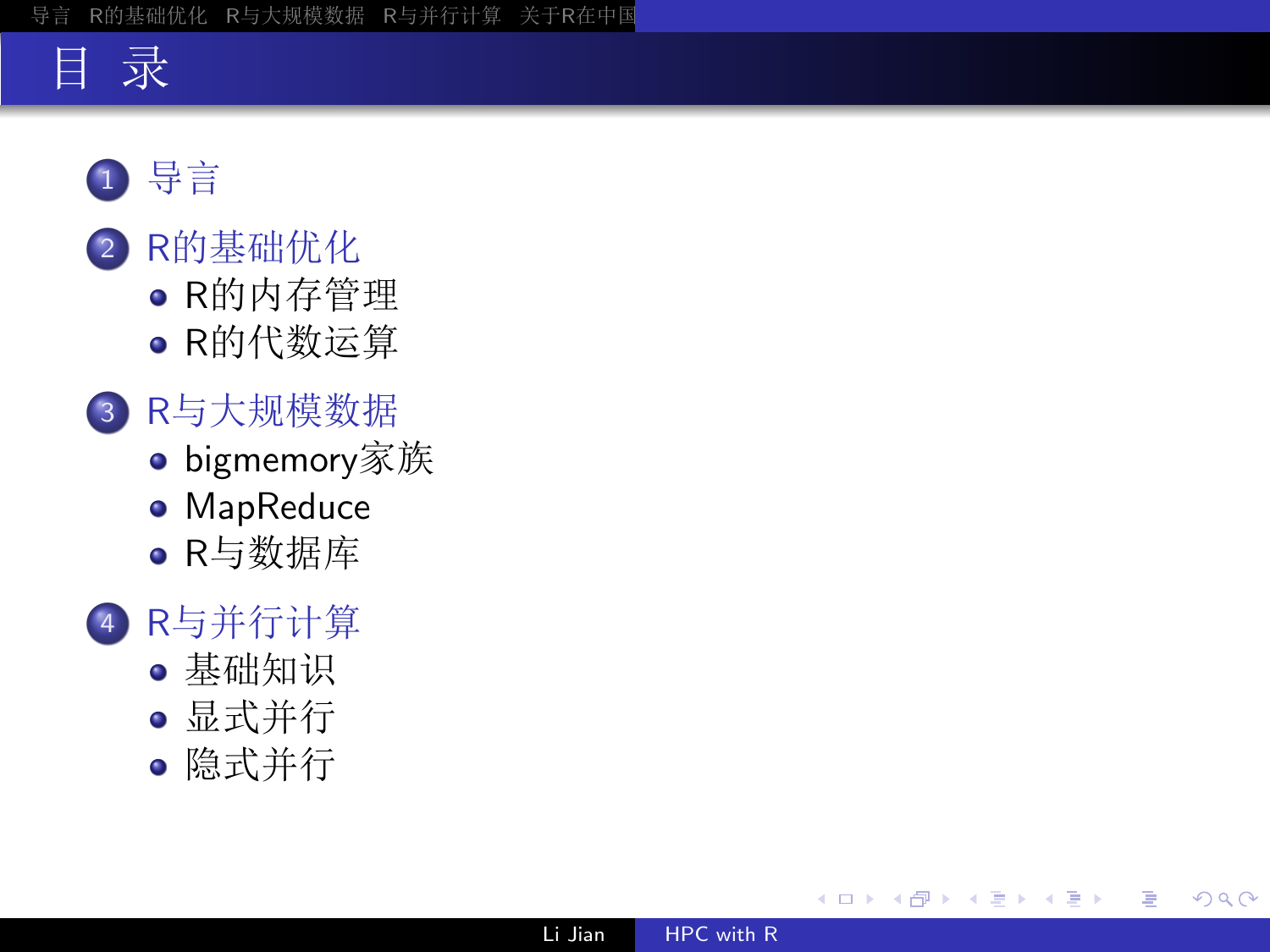## 目录

- 1 导言
- 2 R的基础优化
	- R的内存管理
	- R的代数运算
- 3 R与大规模数据
	- bigmemory家族
	- MapReduce
	- · R与数据库

## 4 R与并行计算

- 基础知识
- 显式并行
- 隐式并行



<span id="page-5-0"></span>目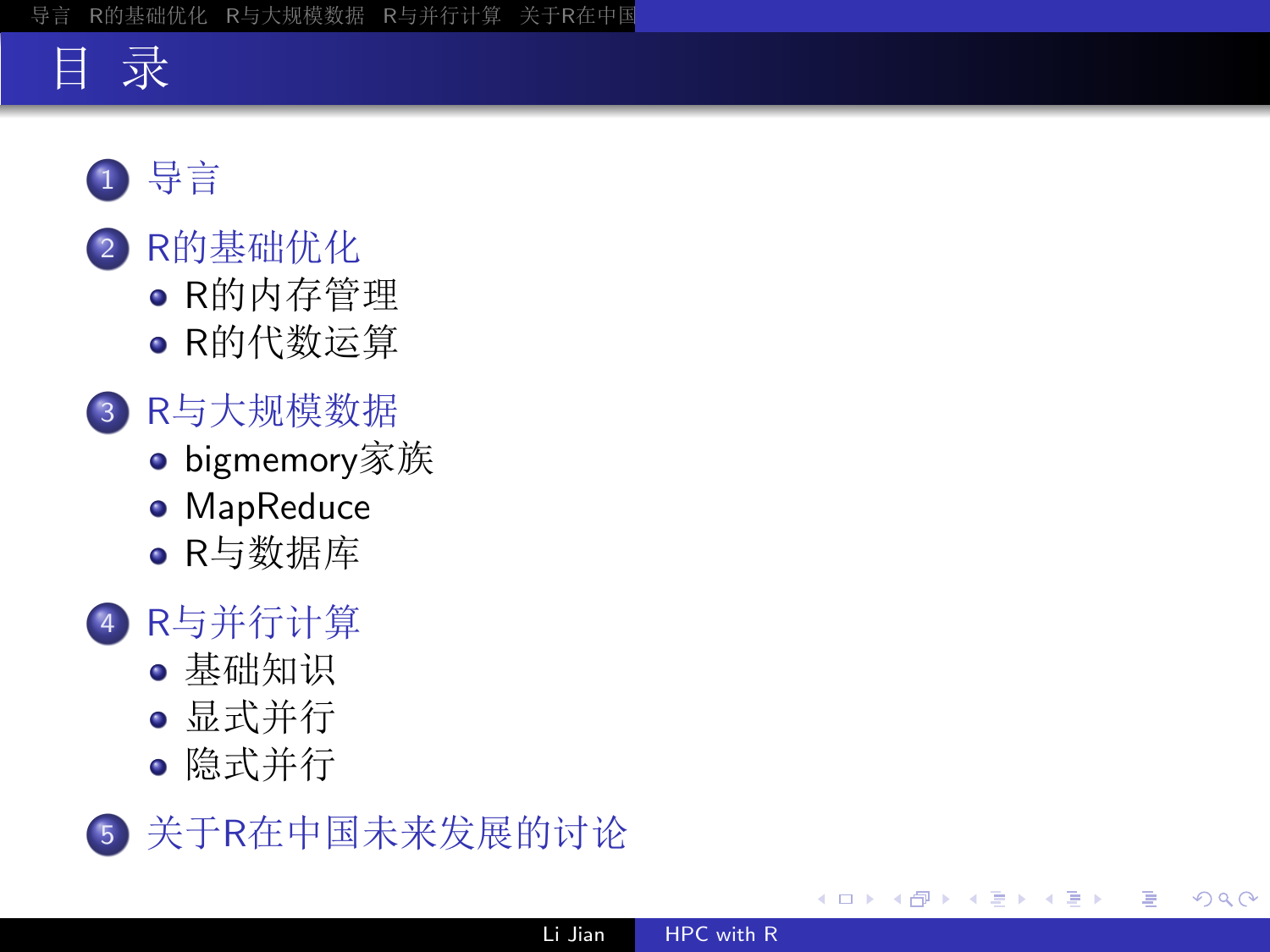#### R的基础优化 R与大规模数据 R与并行计算 关于R在中国 导言

- S语言的一个设计理念
	- Computer time is inexpensive in comparison with personnel time
	- 人的时间永远比机器的时间宝贵
- · R的一个经常被质疑的弱点
	- R itself does not allow parallel execution. There are some existing solutions...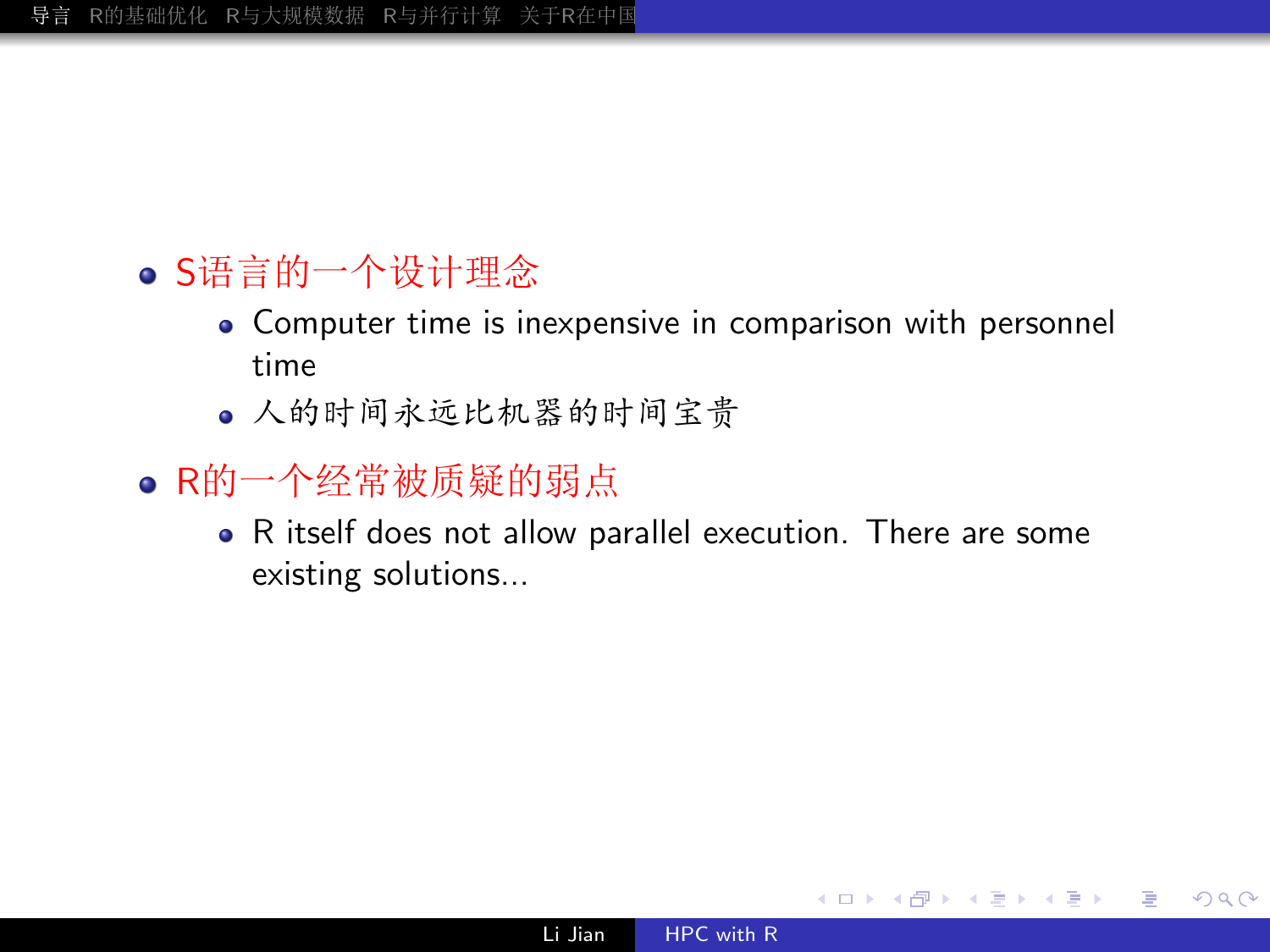## 影响性能的因素及解决办法

- 内存不足
	- 升级内存, 换用64位系统
	- 合理的内存管理
	- 大规模数据的处理
- 复杂的任务
	- 优化算法, 改变思路
	- 升级CPU, 使用GPU
	- 并行计算
- 计算能力不足
	- 调用C或者Fortran
	- 优化代数运算

重

御 ト チミ ト チミ トー

<span id="page-7-0"></span> $\Omega$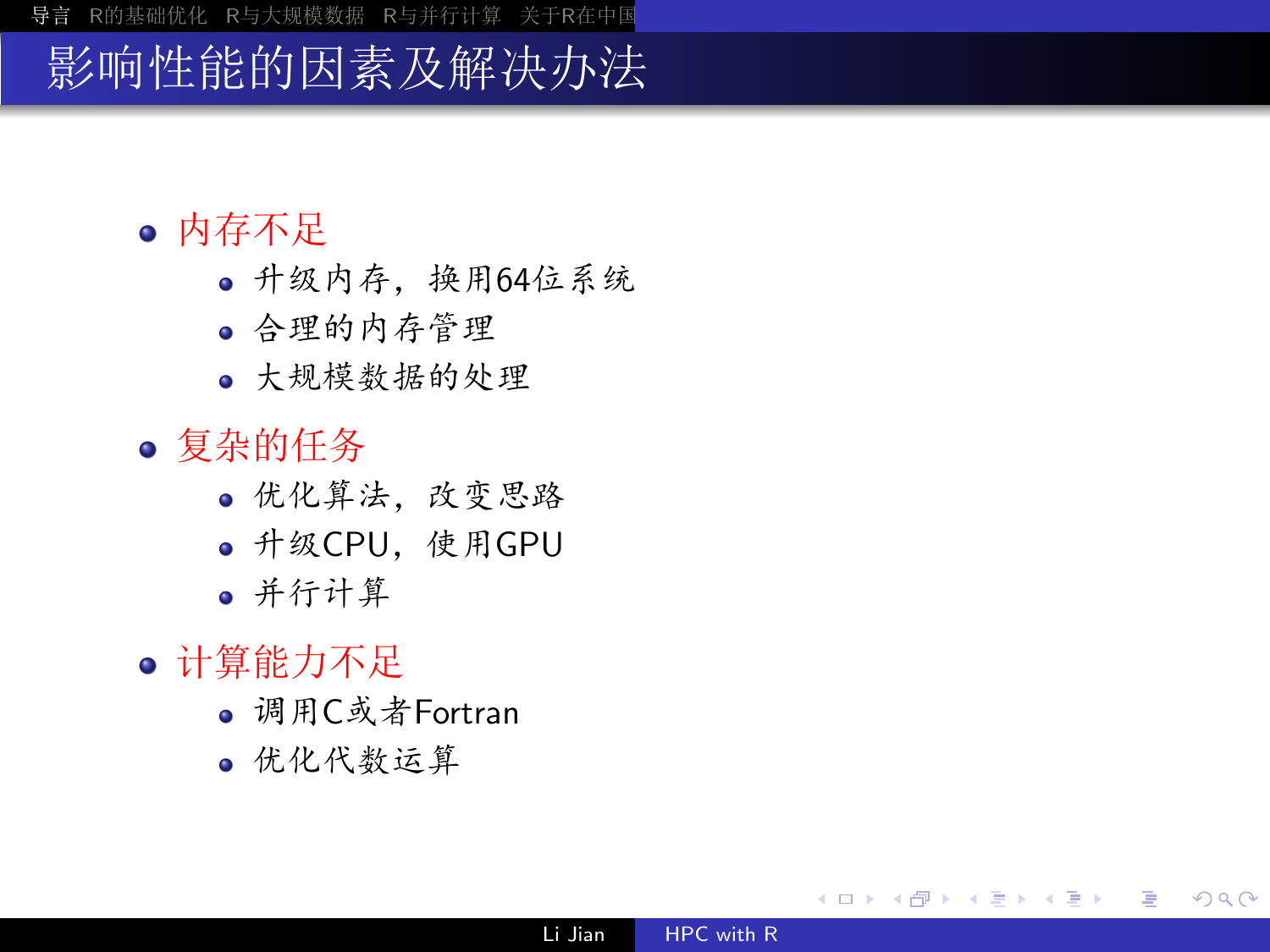## 内存限制

#### ● 32位系统

- 操作系统能支持的最大内存为 $\frac{2^{32}}{10243}$  = 4G
- R在32位Windows系统中最大使用内存为3G
- 通常R在内存使用超过 2G (Windows) 或 3G (Unix) 时就 会报错
- $\bullet$  64位系统
	- 操作系统能支持的最大内存为 $\frac{2^{64}}{10243}$  = 172 × 10<sup>8</sup>G
	- 32位的R在一些64位的Windows系统下最大内存也只有4 $G$
	- · R能使用的内存受限干硬件和操作系统
	- 由于没有64位的整型数据结构, 无法定义过大的矩阵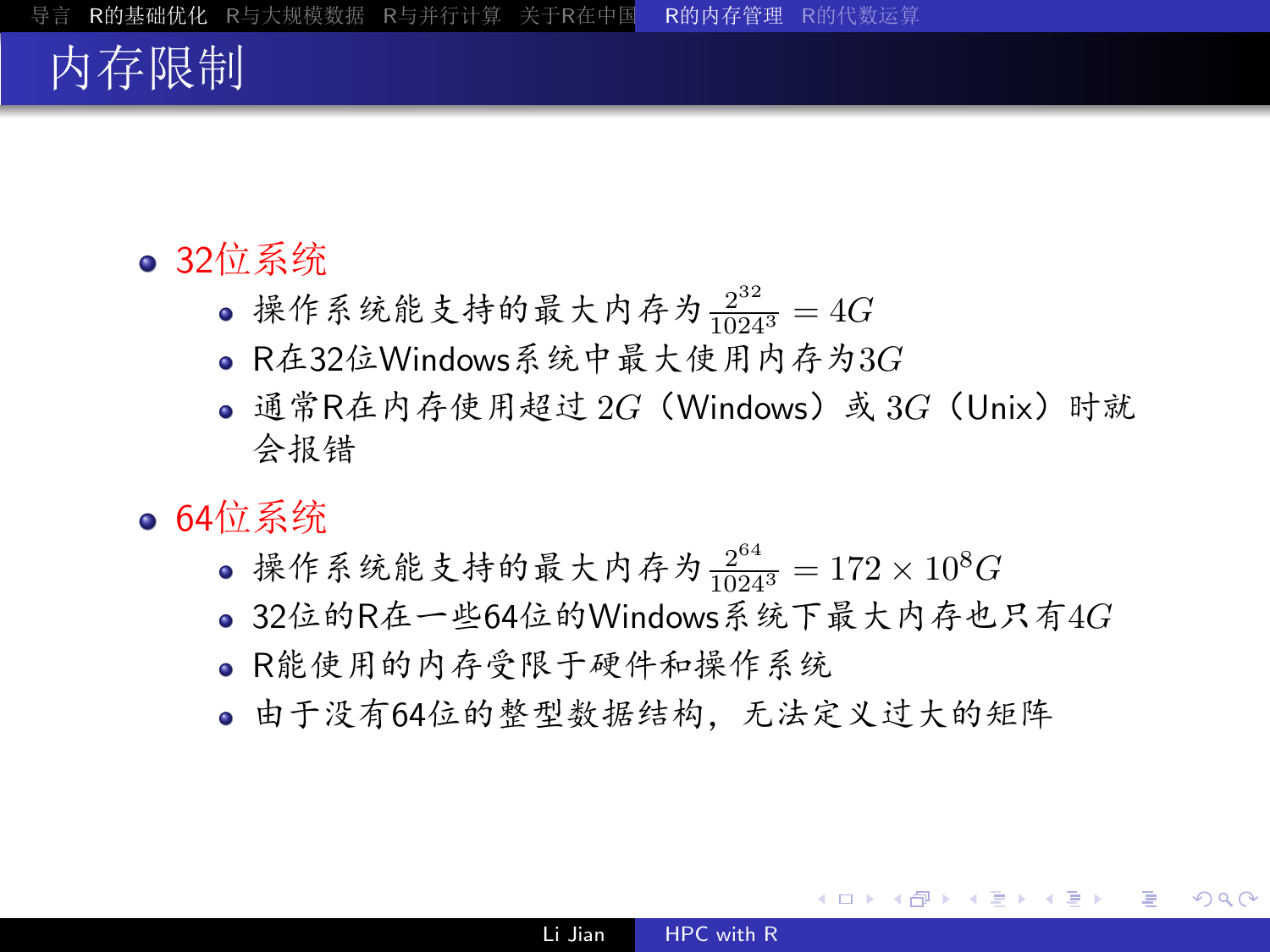#### cannot allocate vector of size

#### • memory.size( $max = FALSE$ )

- memory.size(NA), 查看系统分配给R的最大内存
- · memory.size(F), 查看当前已经使用的内存
- memory.size(T), 查看已分配的内存
- memory.limit(size  $= NA$ )
	- · memory.limit(), 查看系统分配给R的最大内存
	- memory.limit(2000), 分配最大内存为2G
- Rgui -max-mem-size 2Gb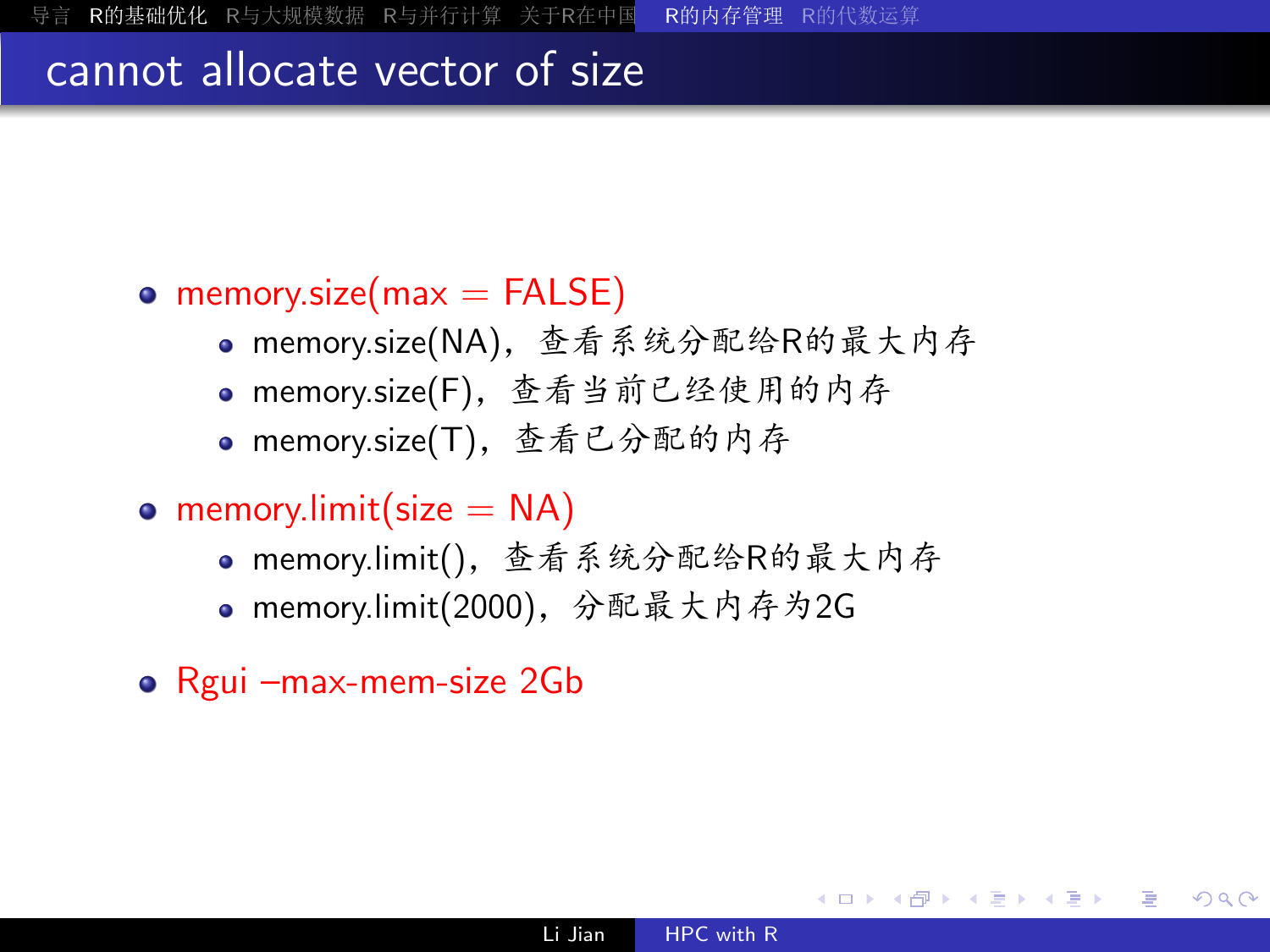## 了解R的内存

- 内存划分
	- 堆内存(Heap),基本单元是"Vcells",每个大小为8字节
	- 地址对(cons cells), 最小单元一般在32位系统中是28字 节、64位系统中是56字节
- R的存储模式
	- $\bullet$  storage.mode  $(x)$
	- 对于整型矩阵, storage.mode(x) < "integer"
- R对象内存
	- ls(), 查看当前对象
	- · object.size(x), 查看对象所占用的内存

 $\Omega$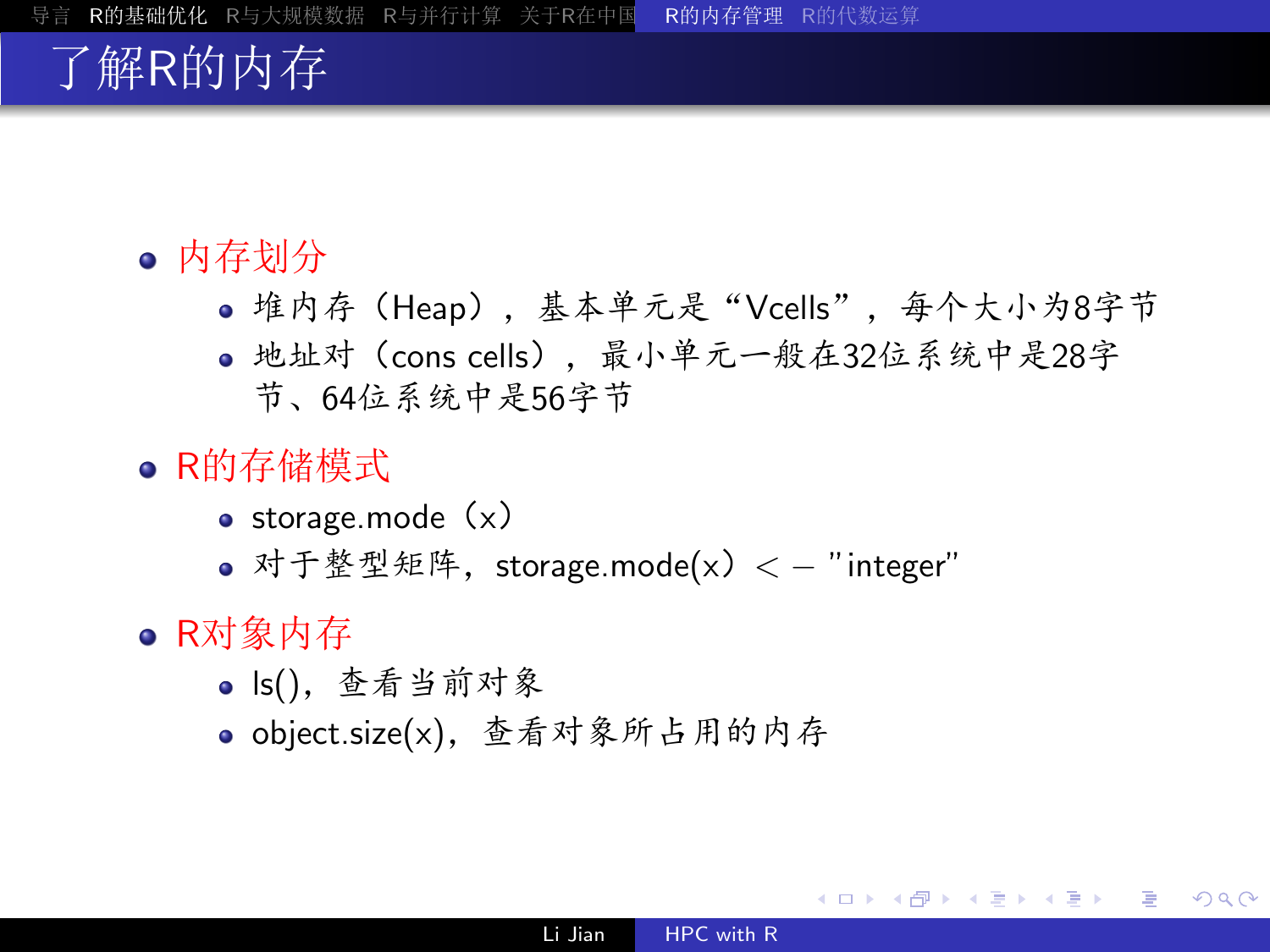## R的垃圾清理

#### •  $rm()$   $\overline{H}$ gc()

- · rm()清除对象的引用
- gc()清除内存空间, 进行垃圾清理
- 程序中的垃圾清理
	- 对于长度增加的矩阵, 尽量先定义一个大矩阵, 然后逐步增  $\n *n*$
	- 时刻注意清除中间对象

重

メ団 トメ ミ ト メ ミ トー

<span id="page-11-0"></span> $\Omega$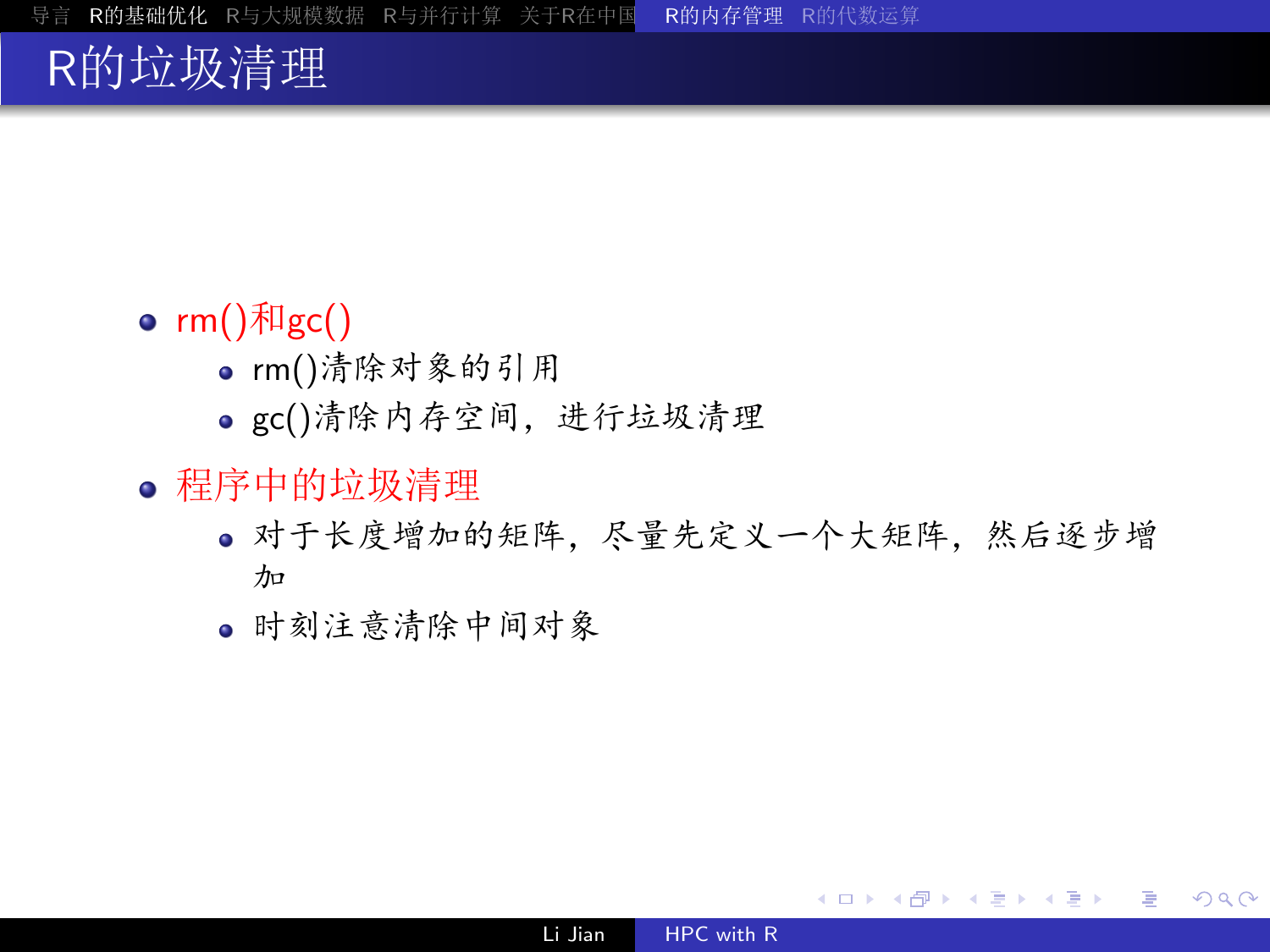## **BLAS和LAPACK**

#### • BLAS

- · Basic Linear Algebra Subprograms, 基础线性代数程序集
- http://www.netlib.org/blas/
- 基础的线性代数操作, 向量和矩阵乘法等
- C. L. Lawson, R. J. Hanson, D. Kincaid, and F. T. Krogh, Basic Linear Algebra Subprograms for FORTRAN usage, ACM Trans. Math. Soft., 5 (1979)

#### • LAPACK

- Linear Algebra PACKage
- 依赖BLAS,解多元线性方程式、线性系统方程组的最小平 方解、计算特征向量、用于计算矩阵QR分解 的Householder转换、以及奇异值分解等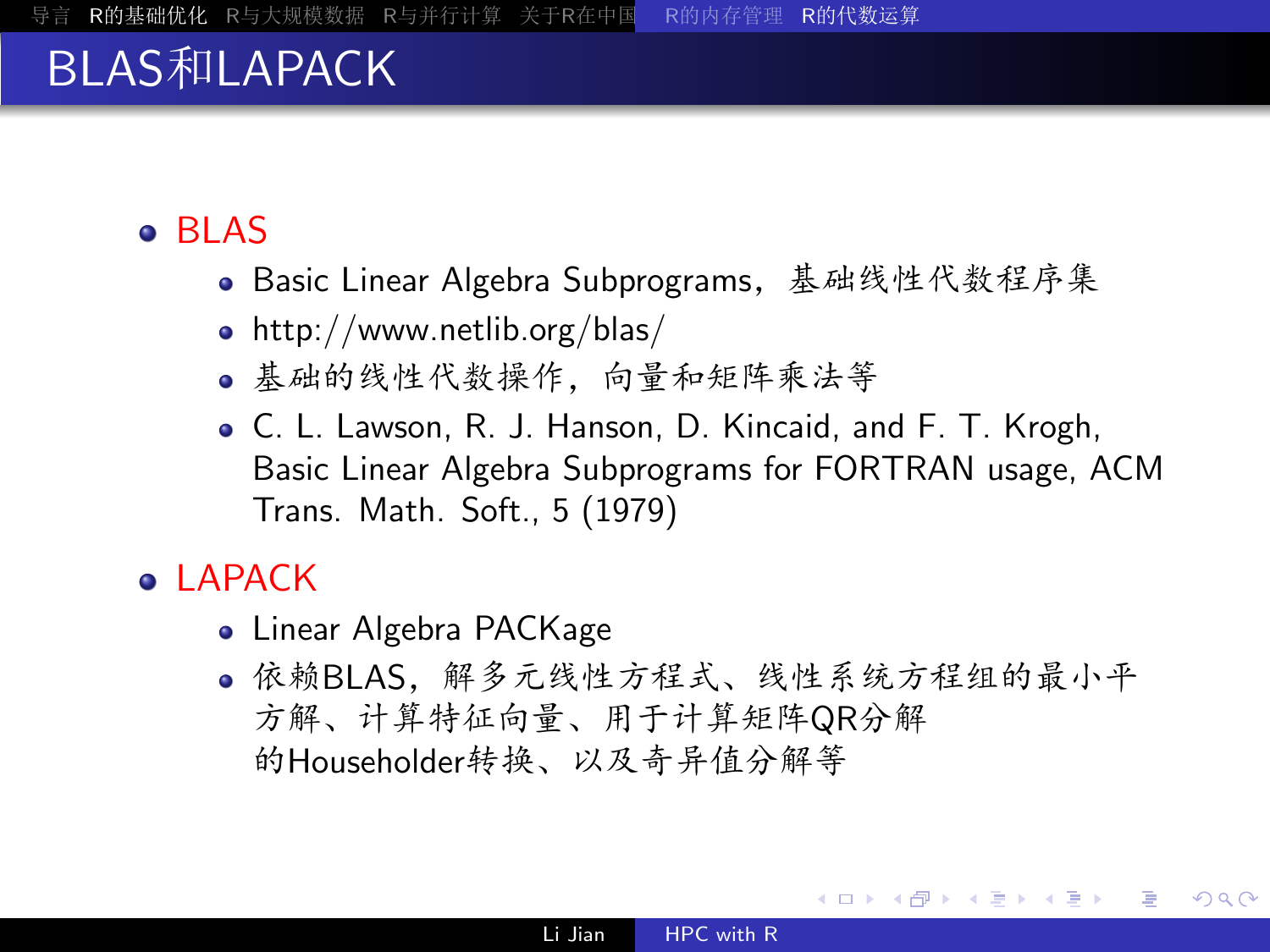## 优化BLAS

### • BLAS的实现

- · NetLib维护的开源版本
- · Intel, MKL
- · AMD, ACML
- · NVIDIA, CUDA
- Kazushige Goto, GOTOBLAS
- ATLAS和R的支持
	- netlib上优化BLAS的工程,如今已移 到http://math-atlas.sourceforge.net/
	- 针对不同硬件环境优化
	- $\bullet$

<span id="page-13-0"></span>http://mirrors.geoexpat.com/cran/bin/windows/contrib/ATLAS/

- 操作方式
	- 下载Rblas.dll
	- 替换%R\_HOME%下bin中的Rblas.dll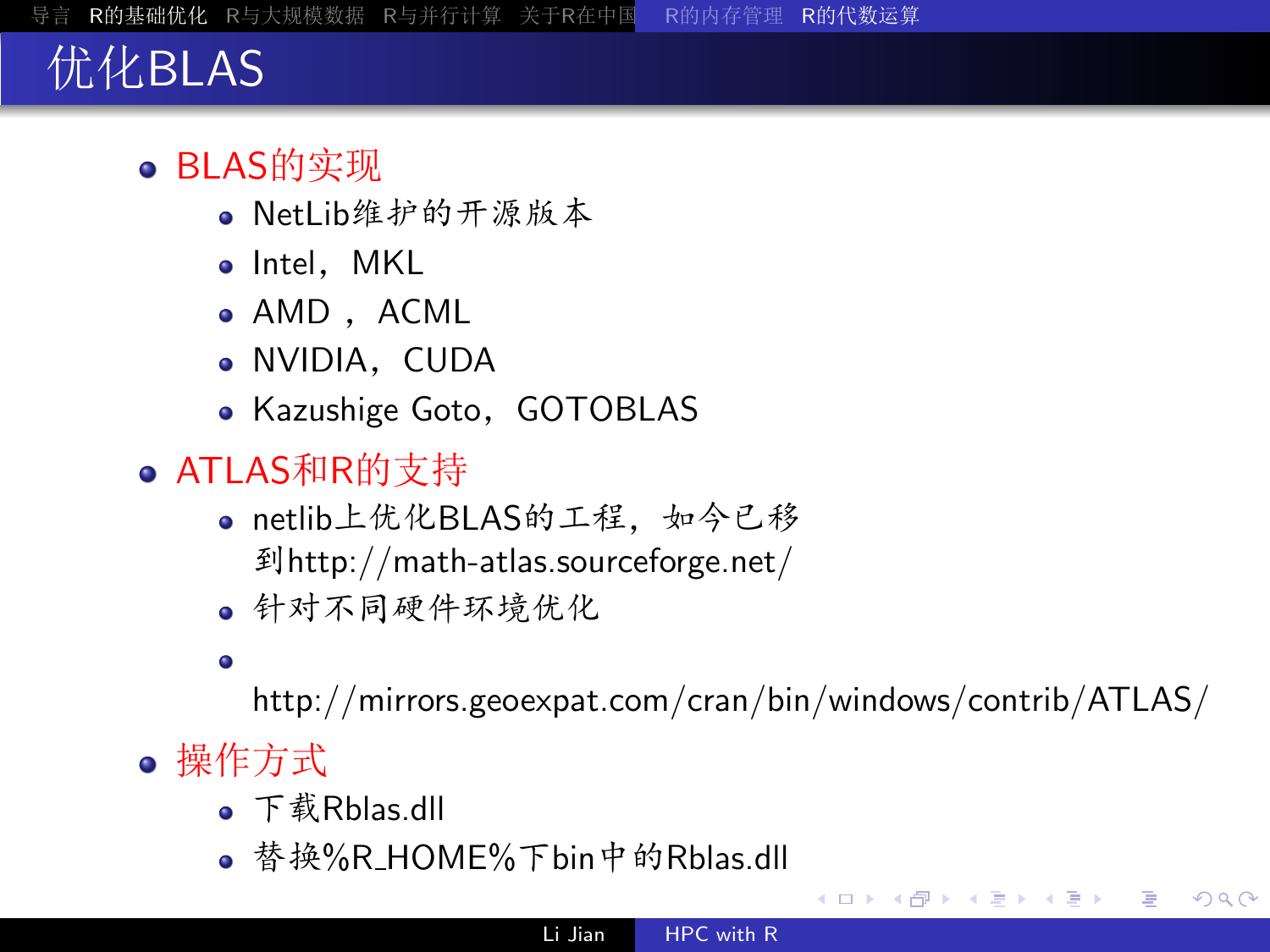## bigmemory相关package

- bigmemory
	- 建立基于文件的大矩阵, 实现nwitch、order等方法
- biganalytics
	- 对于bigmemory对象,实现apply、kmeans、lm、colmean等方 法
- bigtabulate
	- 实现大矩阵的table、tapply等方法
- synchronicity
	- 实现Boost mutex的功能
- bigalgebra
	- 实现大矩阵的BLAS和LAPACK
	- 正处于万众期待中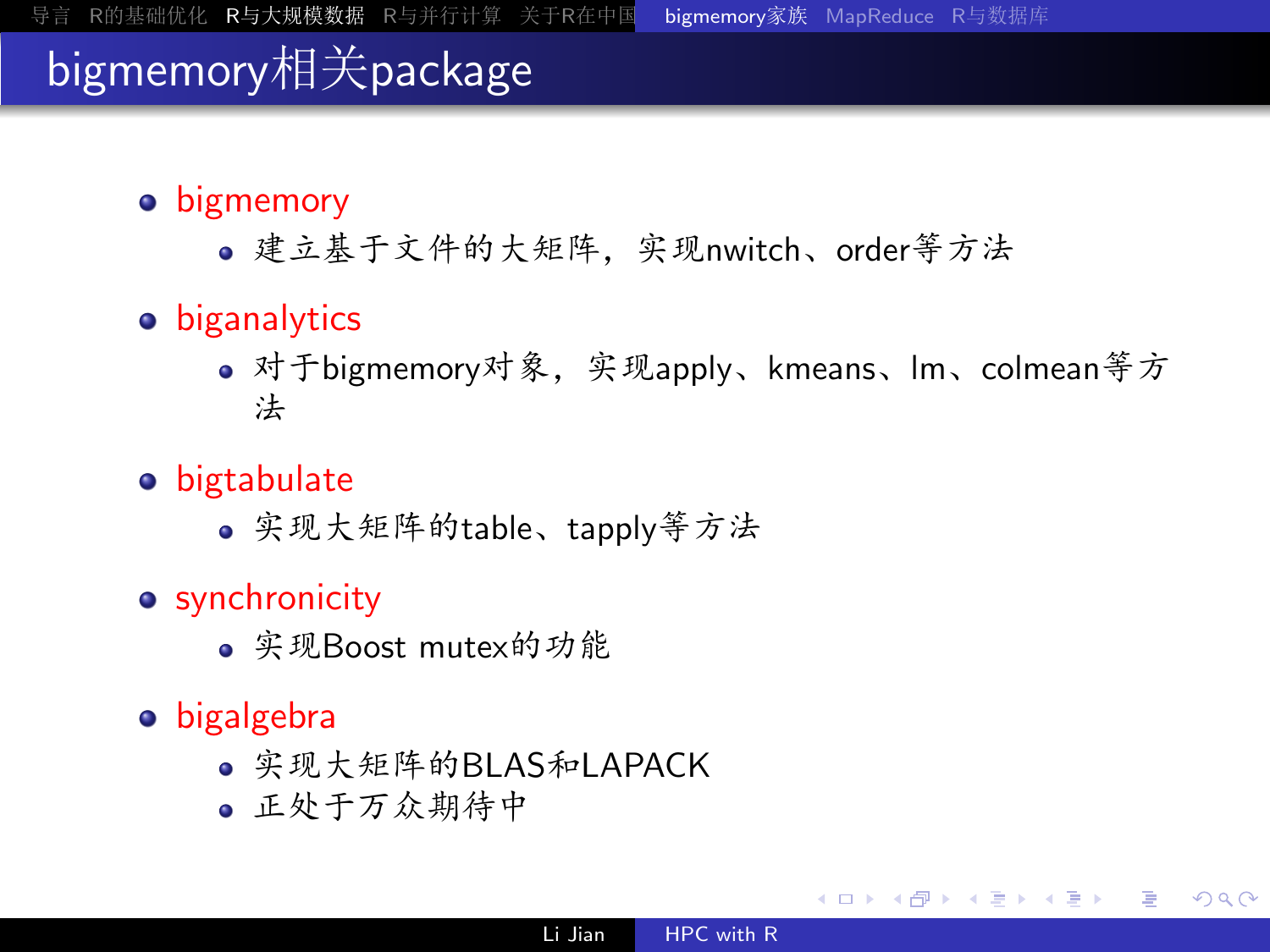## 适用范围

#### • 和ff包的比较

- 功能差别不大
- 目前来看运行效率差不多
- 暂无代数运算函数库的计划

#### • 效率实测

- · 对10G以下数据支持得很好
- 10G以上的数据最好使用MapReduce

<span id="page-15-0"></span>э

AD > 4 F

 $\rightarrow$   $\rightarrow$   $\equiv$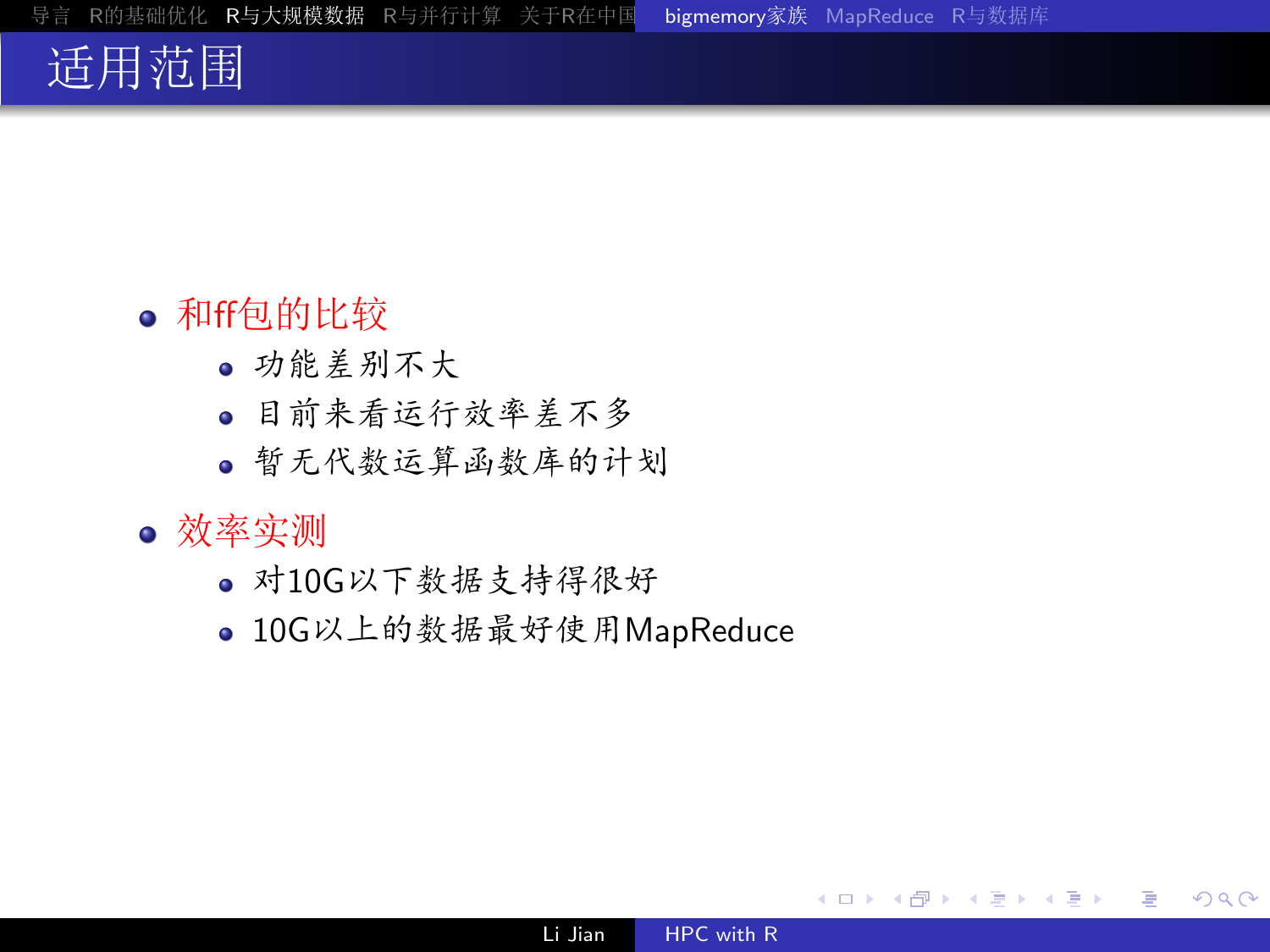## **MapReduce**

- Google的一个专利申请
	- 2010年1月获批, 编号为7 650 331, 名为System and method for efficient large-scale data processing (高效大规模数据处 理)。是Google最引为自豪的成果之一, 也是云计算最重要 的核心技术之一。
- MapReduce的应用
	- Google基础应用
	- 雅虎搜索
	- Amazon的Elastic MapReduce服务
	- 开源项目Apache Hadoop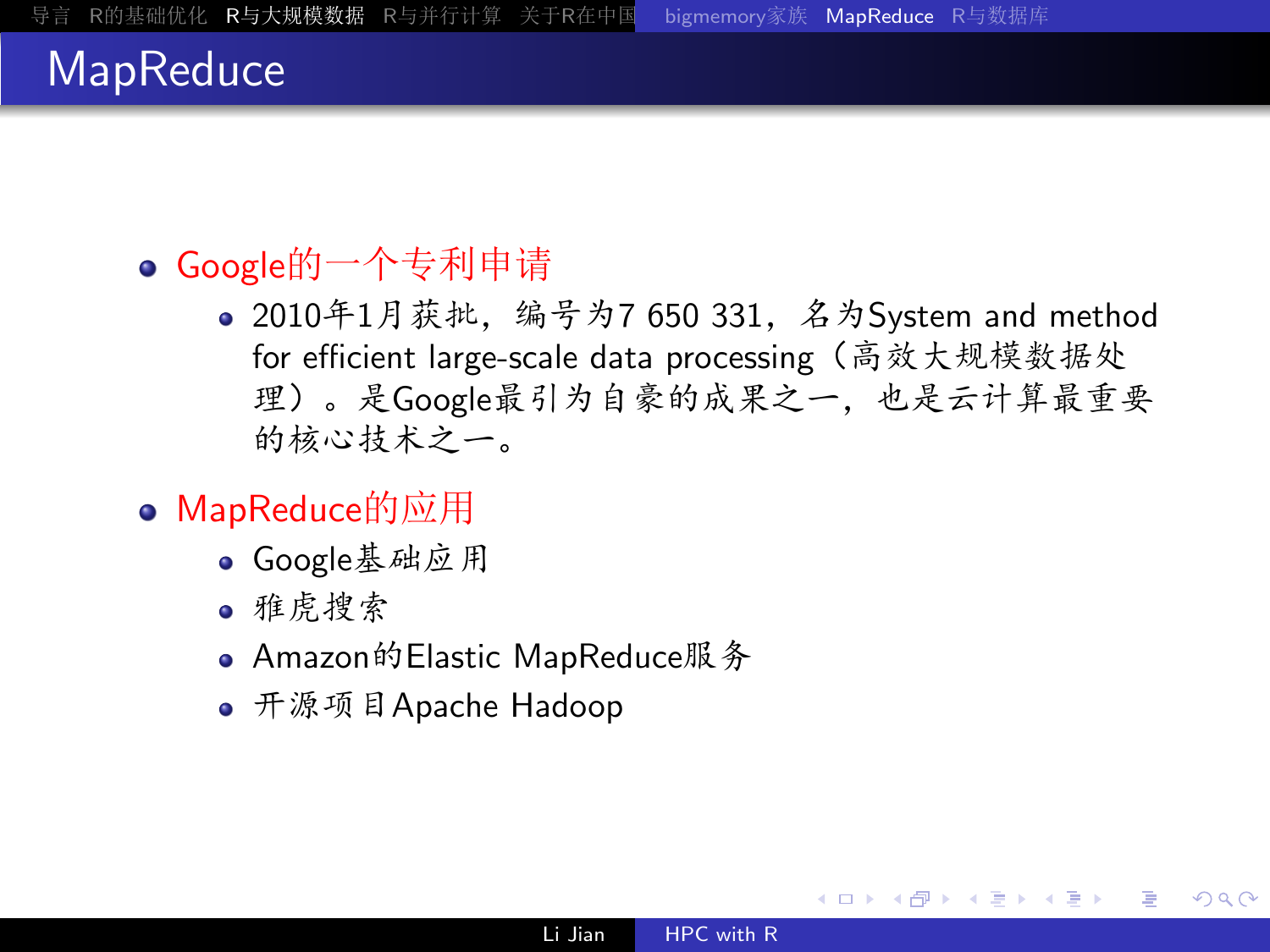## Google的MapReduce执行方式



**K ロ ▶ K 何 ▶ K** 

④重き

造  $\,$  È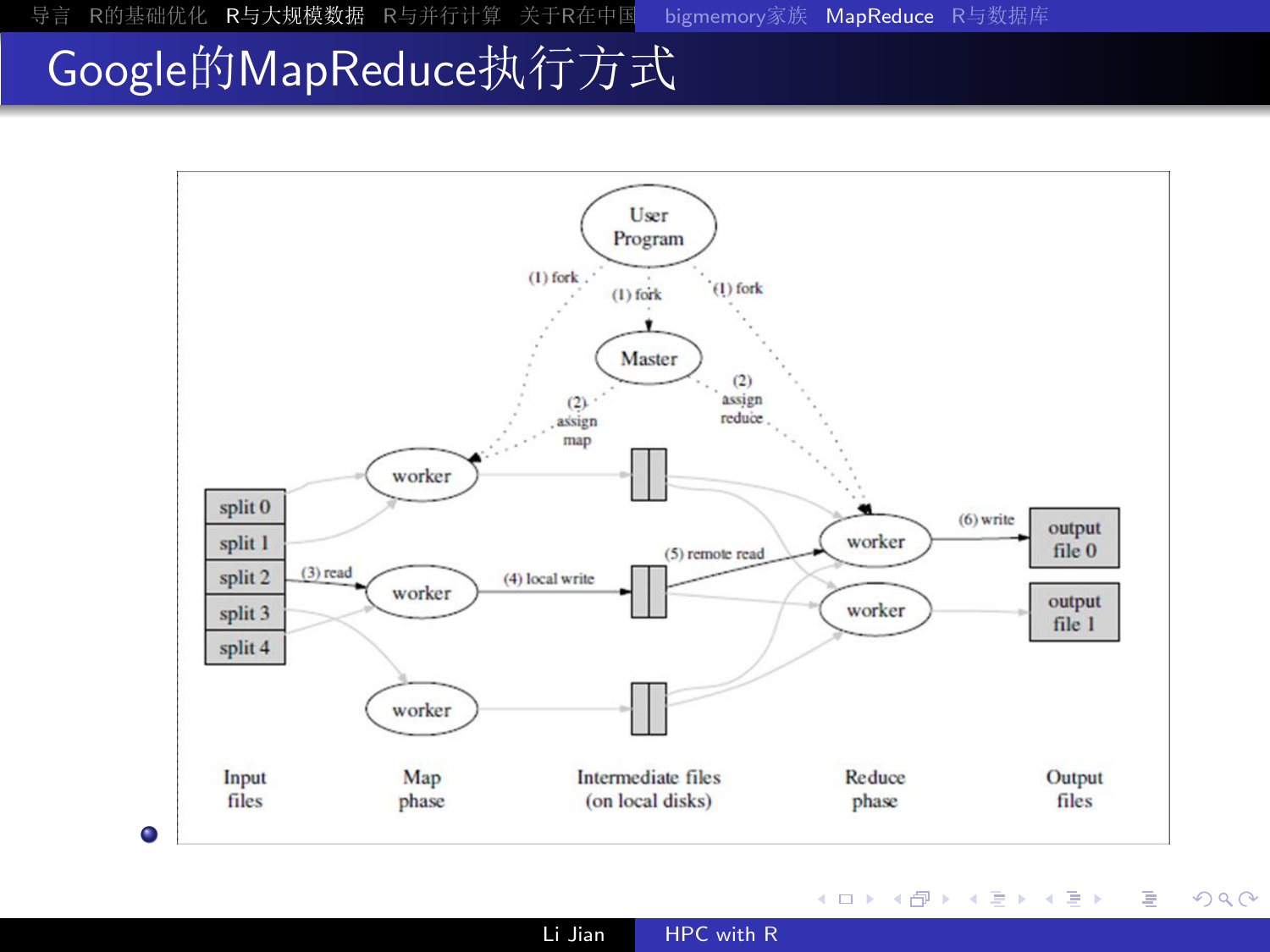## R Package: mapReduce

#### • MapReduce思路的简单实现

- · 基于apply系列函数
- 功能和by以及aggregate相似
- 实现方式
	- 使用split函数将矩阵进行拆分
	- 使用apply函数并行处理
	- 汇总输出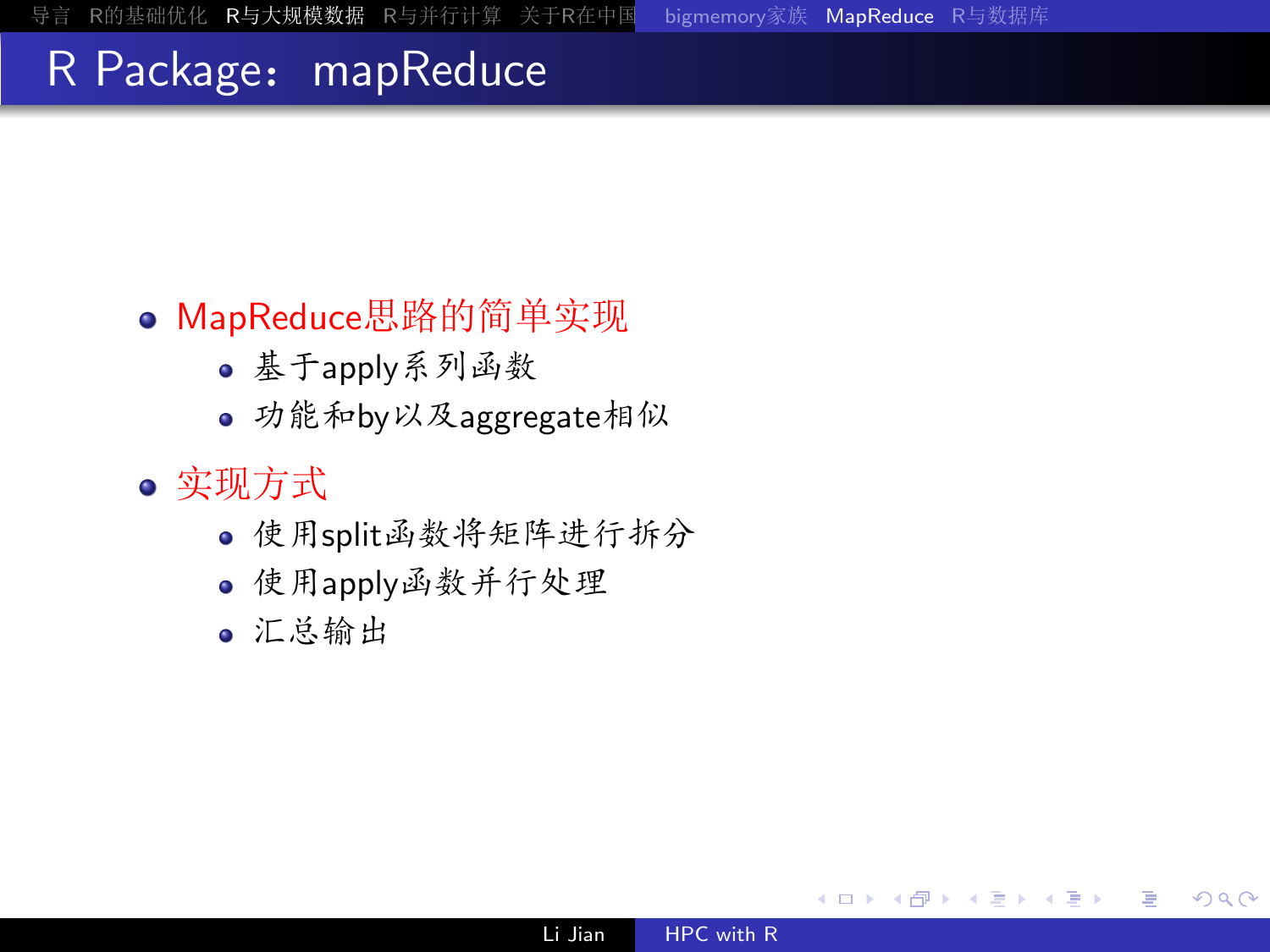## RHIPE简介

#### • 开源的MapReduce: Hadoop

- Hadoop 是Google MapReduce 的一个Java实现
- 定义Mapper, 处理输入的Key-Value对, 输出中间结果。定 义Reducer, 可选, 对中间结果进行规约, 输出最终结果。 定义main函数。
- · 提交JOB. 系统自动完成

#### ● R和Hadoop的整合: RHIPE

- 开源项目, 将R和Hadoop集成在一起
- <span id="page-19-0"></span>• 目前只有Linux和Mac OS版本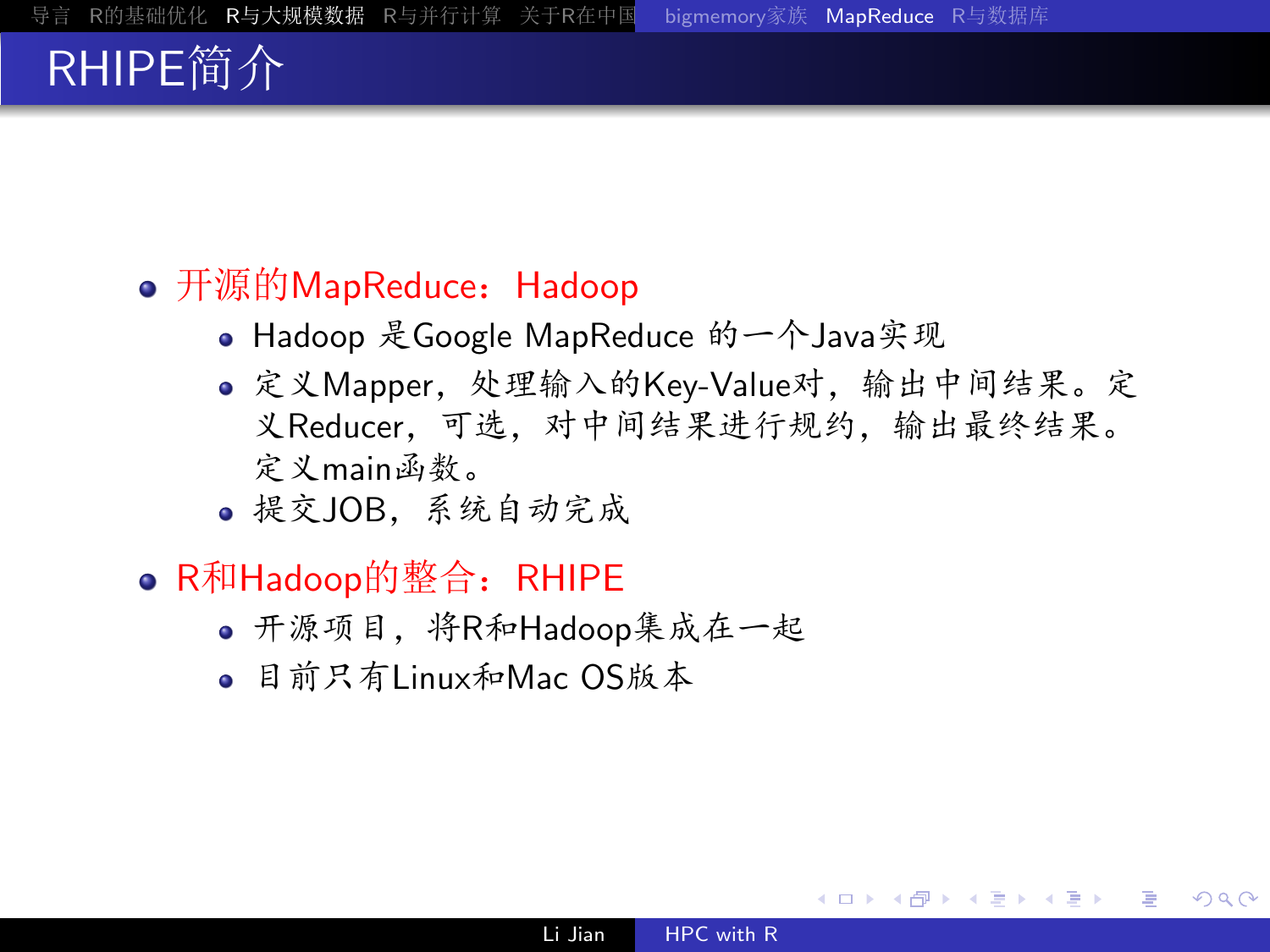导言 R的基础优化 R与大规模数据 R与并行计算 关于R在中国 bigmemory家族 MapReduce R与数据库

## R与数据库

### $\bullet$  DBI

- RSQLite
- · rodbc



<span id="page-20-0"></span>目

メロト メ団 トメ 君 トメ 君 ト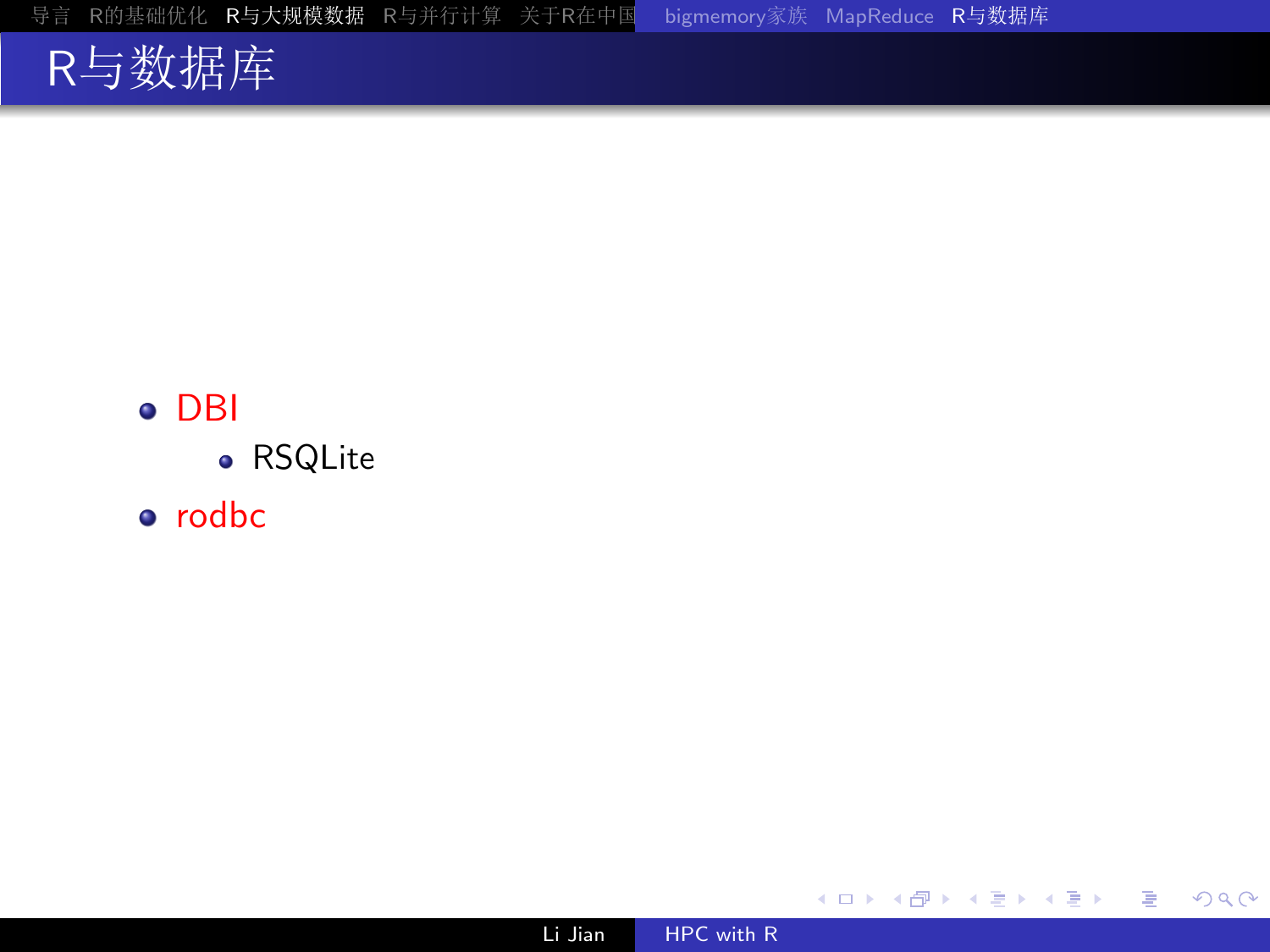## 基础知识

#### • 并行计算

- 同时进行不同的计算
- 单核多线程
- · 多核或多CPU的并行
- 显式并行
	- 由用户控制的并行, 需要在算法上做专门的处理
- 隐式并行
	- 系统自动进行的并行处理

<span id="page-21-0"></span> $299$ 

造

→ メ団 → メミ → メミ →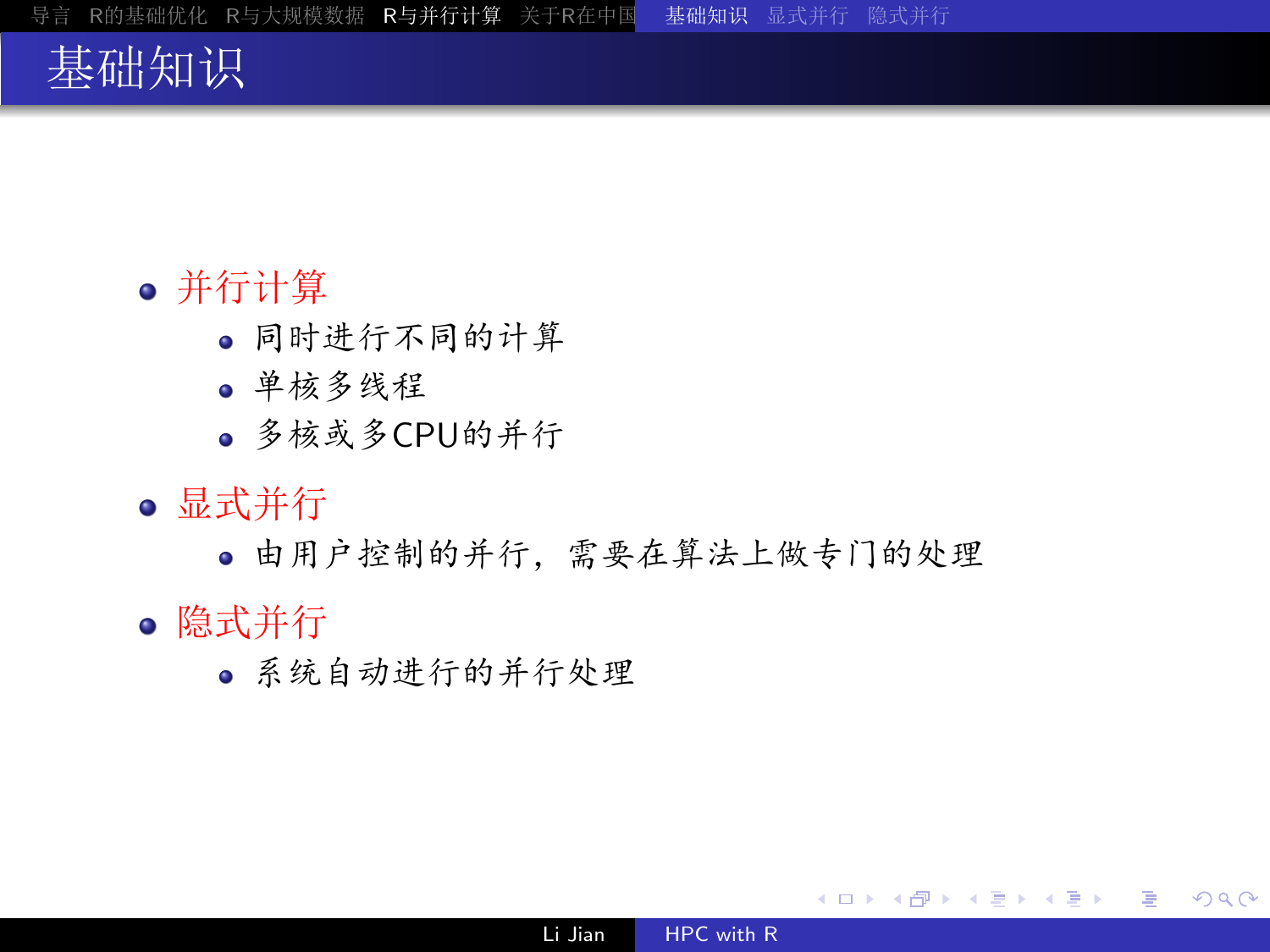## **MPI**

- 什么是MPI
	- Message Passing Interface, 一种消息传递接口
	- 程序通过收发队列里的消息进行交互
- MPI实现机制



K ロ ▶ K @ ▶ K 경 ▶ K 경 ▶ 《 경 ▶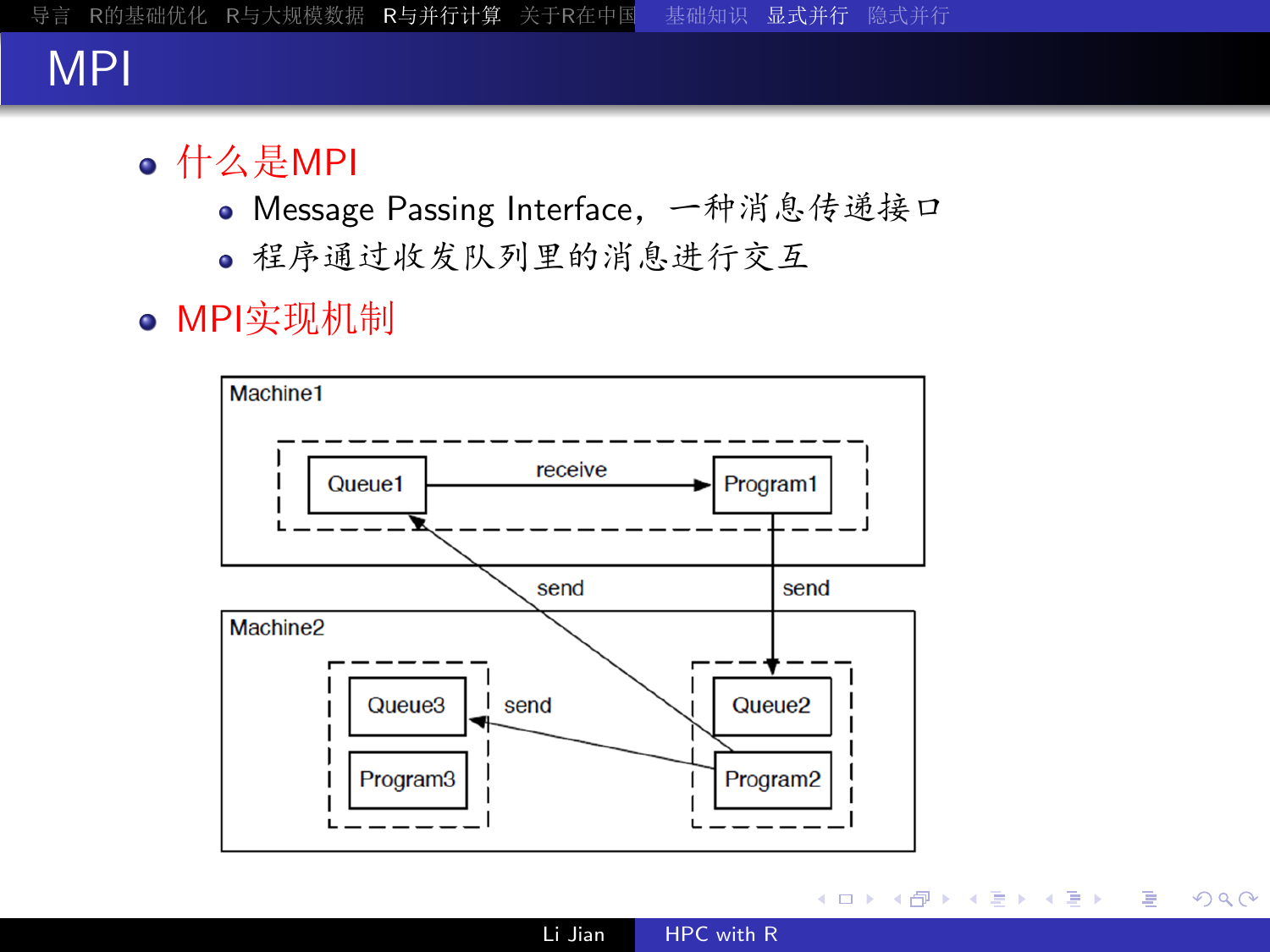

#### **•** snow

- 可以使用MPI、NWS、PVM、Sockets四种传递方式进行并 行
- 在多核或者计算机集群上实现并行计算
- **a** snowfall
	- · 对snow进行简化包装后的一个包
- $\bullet$  http://www.wentrue.net/blog/?p=878

 $299$ 

<span id="page-23-0"></span>э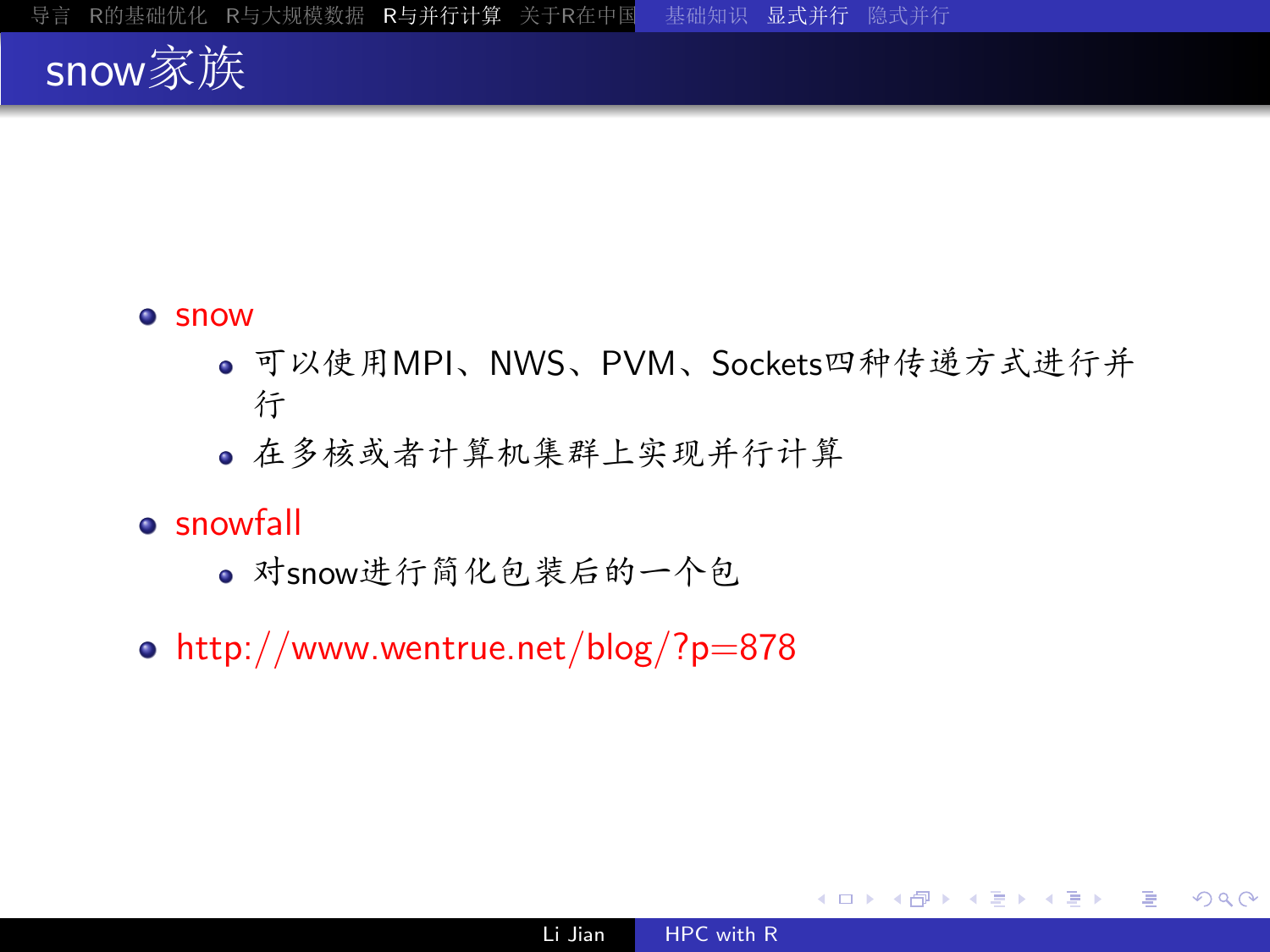## 隐式并行

#### • multicore

- · 通过类似lapply的方式拆分任务
- 自动分配到多个核计算
- doMC和foreach
	- · doMC注册多核
	- · foreach取代循环, 分配到多核运算

 $299$ 

<span id="page-24-0"></span>э

AD > 4 F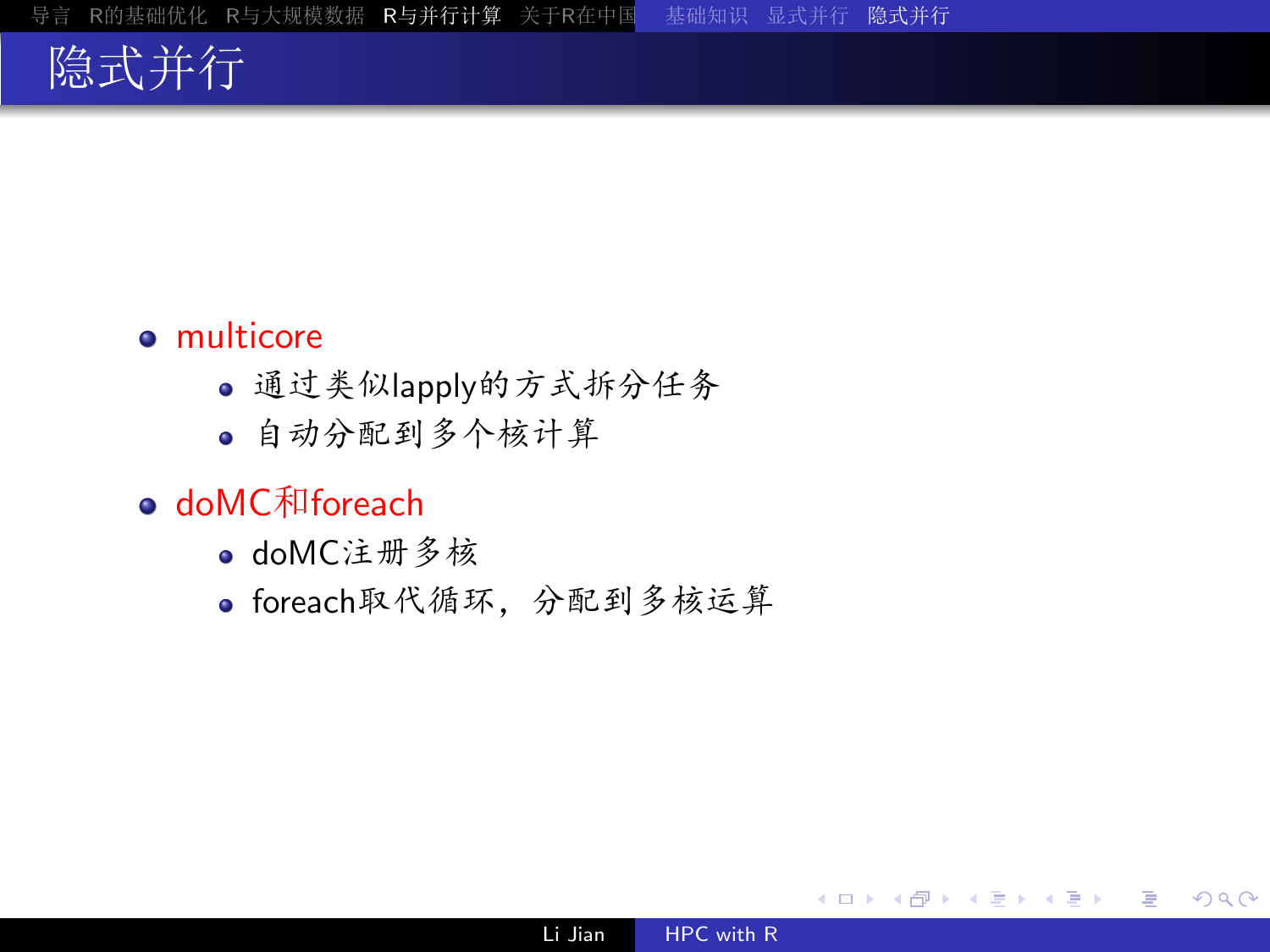## 关于R在中国未来发展的讨论

- · R语言在国内传播的印象
- chinaR会议回顾
- R逐渐深入各个应用领域
- 一些倡议
	- 稳定的交流平台
	- 定期的交流讨论

∢ロト ∢母 ト ∢ き ト ∢ き ト

<span id="page-25-0"></span>活